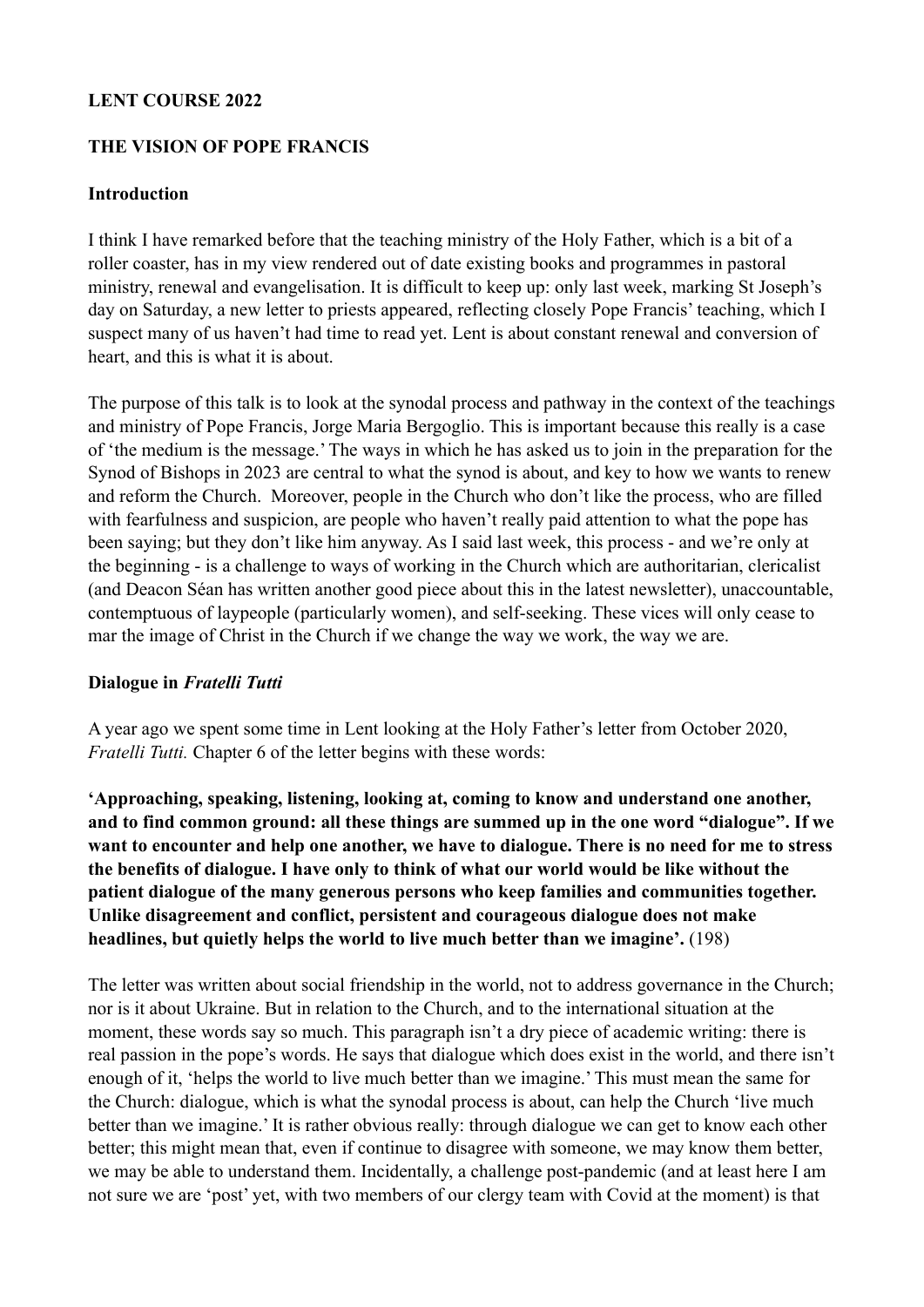with so little normal parish social contact having happened in the last two years, we need in many ways to get to know each other again.

As I have said every week, this process, sooner or later, will be the only way to end this terrible war: one side is not going to 'win'. In relation to the war a new initiative for Ukrainian students has been launched by St Mary's University [\(https://www.stmarys.ac.uk/news/2022/03/ukraine](https://www.stmarys.ac.uk/news/2022/03/ukraine-scholarships?fbclid=IwAR3jlSYYjyOKOtc_Zjkn8Se6Qh6ob1a60iGPzzG4p7aS1jmsS-RtNdPNOU8)[scholarships?fbclid=IwAR3jlSYYjyOKOtc\\_Zjkn8Se6Qh6ob1a60iGPzzG4p7aS1jmsS-](https://www.stmarys.ac.uk/news/2022/03/ukraine-scholarships?fbclid=IwAR3jlSYYjyOKOtc_Zjkn8Se6Qh6ob1a60iGPzzG4p7aS1jmsS-RtNdPNOU8)[RtNdPNOU8](https://www.stmarys.ac.uk/news/2022/03/ukraine-scholarships?fbclid=IwAR3jlSYYjyOKOtc_Zjkn8Se6Qh6ob1a60iGPzzG4p7aS1jmsS-RtNdPNOU8))

In so many situations it is so much easier not to do this - and I am probably worse than most. I like to take decisions quickly, and if I am in a position of leadership to get on with implementing the decision as quickly as possible. Dialogue and listening, if we do them seriously, take time; for many of us time is at a premium; we don't feel we have much of it. So *Fratelli Tutti* is for the whole Church, as well as for a world in which friendship is in short supply. Apart from the letter to priests I mentioned, only in the last few days the pope has drastically reformed the running of the curia, the 'civil service' which runs the Holy See: apart from reorganising departments (and what he's done is significant, but for another time), he's opened up the jobs to any baptised Catholic, including women. That means something: it's not simply to improve the pool from which you draw people, or to make priests in the curia go and do things other than office jobs. It is about changing the Church, from top to bottom.

#### **The earlier ministry of Jorge Bergoglio**

Francis is now in the tenth year of his pontificate (a word, incidentally, which doesn't simply mean 'ministry of a pope / bishop', but 'bridge building'). What he says about synodality, and dialogue, didn't suddenly start in 2020, or indeed in 2013 when he was elected pope. I would recommend, as I have done before, that if you have a chance you read the books about Francis by Austen Ivereigh and Christopher Lamb. Their research on the Holy Father is very thorough, and their analysis of him and of the problems he faces in the Church is faultless. I can't cover this evening all of what they tell us, but I will try and pinpoint some important facts. Context is always important; the background of the pope tells us about him, as is true of all of us.

Jorge Bergoglio was born in Argentina to parents who were both of Italian background. His paternal grandmother Rosa was a great influence on him; in the 1920s in Asti near Milan, she had been active in the organisation known as Catholic Action in the years after the Fascists under Mussolini came to power. Ivereigh writes:

**'Rosa became on the outstanding leaders of the women's branch. She appears various times in the town's only newspaper….twice a week she gave marriage preparation classes to women in the San Martino church, and wrote popular pamphlets. Her oratory and courage made her a target, who did not like women imitating men. They heckled and cajoled her, one time shutting down the fall where she was due to speak. Unable to gain entry, she instead made her speech in the street, standing on a table.'** (*Wounded Shepherd* pp. 12-13; other references are all from this excellent book)

This is a remarkable picture: agitation, discussion, a woman being assertive, a woman being bullied by other people. Lots of people, including women, worked like Rosa Vassallo Bergoglio for people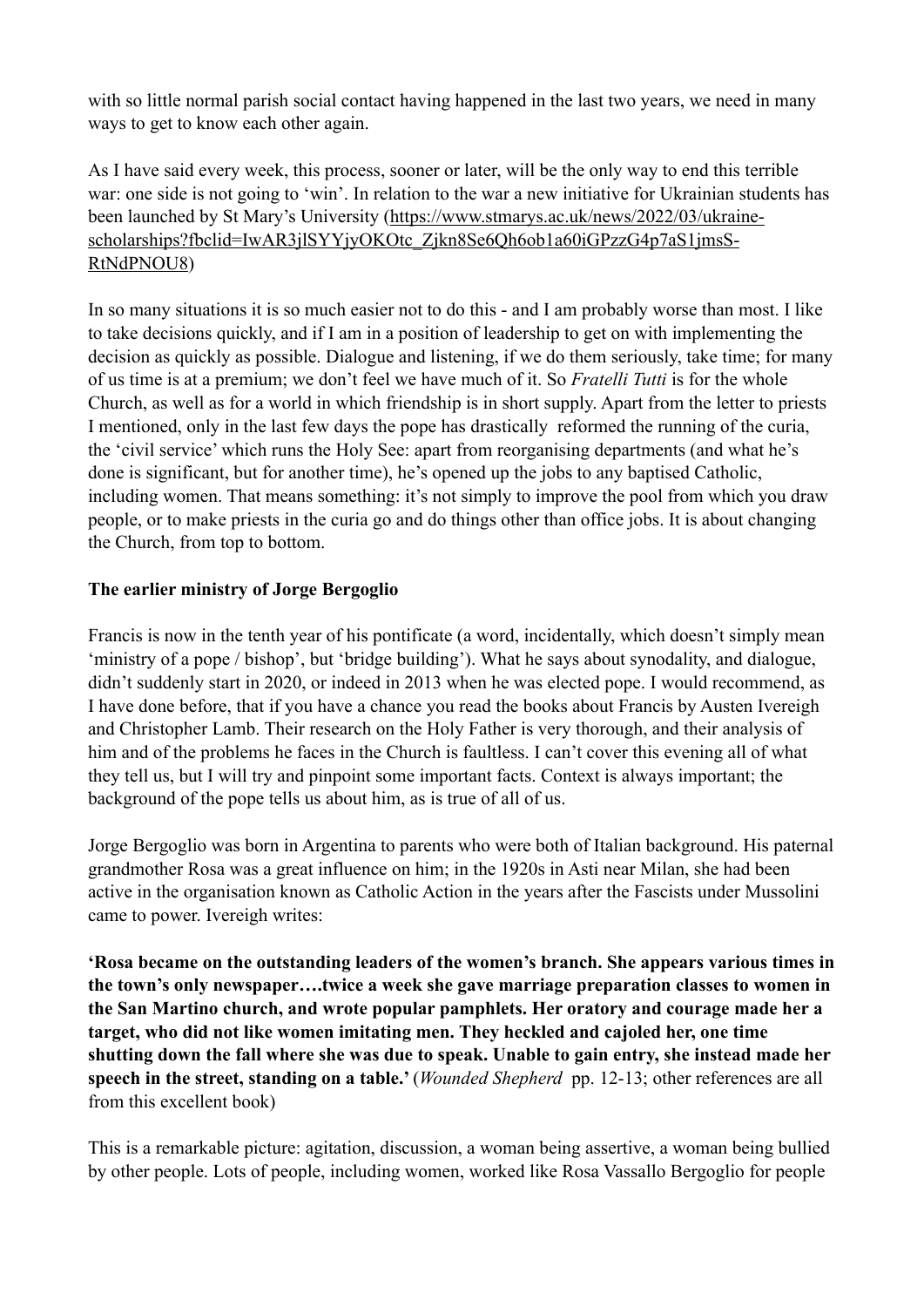in the 1920s; but it was not how the leadership of the Catholic Church worked. It's not how the leadership of the Catholic Church works now.

Secondly, when the young Jorge Bergoglio decided to become a priest in the late 1950s he was influenced by and attracted to religious orders. One of his early mentors was a Salesian priest (the same order as some of the sisters in our own parish), and he entered the Jesuits. Being a diocesan priest I don't know much about religious orders and congregations, but I do know that in most cases at all levels discussion and dialogue are important as ways of reaching a consensus, of making decisions. For him as a Jesuit there's another factor: Jesuit spirituality is inspired by their founder, St Ignatius Loyola, and his way of encouraging people to reflect on the Scriptures as a way of helping with decision-making: the classic way would be on an intensive retreat. Ignatius invites people to imagine that they are present at a scene in the Bible. He invites us to ask questions about the scene, to ask ourselves *how we feel*, to be imaginative. In the process of 'Spiritual Exercises' you're encouraged to ask questions, to engage in dialogue to bring about clarity. It's a demanding model; it's not quick or easy. It tells us something about the pope and how we wants us to be. Hopefully in our parish as we progress along the synodal path we will be able to learn from our Religious congregations here.

#### **Two examples: Aparecida and** *Amoris Laetitia*

There are countless examples from the life of Bergoglio; but I want to refer to two - one from his time as a senior cardinal in South America, and the other from earlier in his ministry as pope.

As some of you may know one of the most exciting things to have happened in the life of the Church since the late 1960s is the Latin American movement known as *Liberation Theology.*  Rooted in the Bible, this theological movement did a great deal to empower the poorest people in the continent, to seek liberation from structures of sin in society, from systematic oppression. A characteristic of the movement is a series of big assemblies of Latin American bishops (the CELAM assemblies), beginning at Medellin in Columbia in 1968. The documents from these assemblies, reflecting the life of the poor, are major Catholic teaching material. For over fifteen years from the early 1990s no assembly met, but in 2007 bishops gathered again in the city of Aparecida in Brazil, with the blessing and support of Pope Benedict XVI. Cardinal Bergoglio, Archbishop of Buenos Aires, was a leading figure in the Latin American church; he played a very big part in the final teaching document from the assembly. Ivereigh puts it like this:

## '**Aparacida saw Christianity's loss of cultural and political power as an opportunity to recover the gratuity of God's grace. Rather than defining itself as antiglobalisation, it sought a globalisation of solidarity'.** (154)

We're told that Bergoglio got the bishops and others to agree on the final documents through constant discussions, insisting that people should carry on talking until they found common ground (the Latin American Church is as polarised as others). What is also important is the the assembly in 2007 didn't just issue a document: it laid down plans for dioceses to implement pastoral plans to renew their life. This offers a vision for all of us

# **At Aparacida the bishops had noted how the Christian Church came together in a…context of urban pluralism, which it made use of to grow. It wasn't, at the time, a powerful civic institution seeking influence in the circles of power; Christ's followers were often hounded**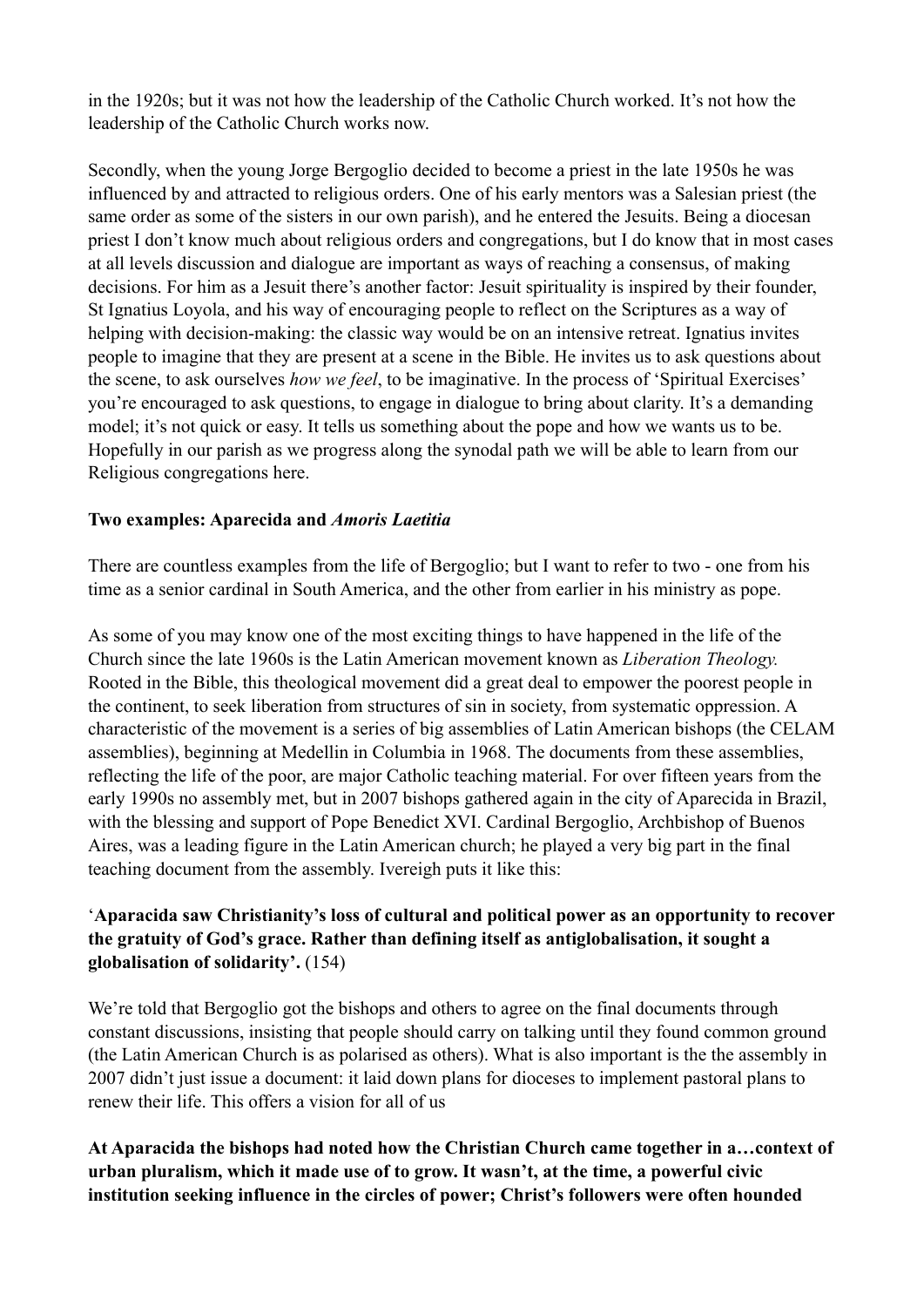## **and persecuted….the Christians' "gaze of faith" allowed them to see God alive in his people, especially on the margins, and they went on to meet him there.'** (155-156)

So when in the responses you made in the synodal pathway you wrote or spoke about the Church's responsibility to the marginalised, to be inclusive, you were in accord with the vision in Brazil back then. Not only that; some of you wrote about about opening up the Church, at new ways of enabling this great building become part of the Church's mission. So again:

# **'One important idea is** *santuarizar la parroquias,* **as one of Bergoglio's sticky neologisms puts it: to have parishes take lessons from the shrines. The city's actuaries are open all hours, take people as they come, and are down-to-earth.'** (156)

As I understand it these urban shrines, like sanctuaries such as Lourdes or Walsingham, are centres of special popular devotion. The churches and shrine buildings are open all the time, with teams available to help people in lots of different ways. This model of dialogue and discussion renews the Church's mission: how we make this church more available to people in so much need in our society, is one of our challenges where the pope has so much to teach us as we try to digest the feedback you gave us. Before the pandemic, nearly three years ago, we worked hard to have more doors open in the building and after all the restrictions of the last two years we need to restart that approach.

The second example is more recent from Francis' ministry as pope, from the Synod on the family in Rome in October 2015. This synod came together to look at problems facing families in terms of Catholic teaching. One of the key issues(though not the only one), always a point of division and disagreement, was how the Church should support divorced people; there was a lot of polarisation and division. The eventual letter from the pope in response to the synod, known as *Amoris Laetitia,*  was an attempt to move the Church's response in a more pastorally sensitive direction, and has attracted controversy. But what's important now is what the pope said at the beginning of the synod:

# **'Francis stressed that what mattered was not negotiating an agreement like a parliament but walking together "to read reality with the eyes of faith and with the heart of God". The synod, he reminded them was "a protected space in which the Church experiences the action of the Holy Spirit", one that called for "apostolic courage, gospel humility and trusting prayer."'** (269)

This is not all sweetness and light. Ivereigh describes how Francis took on conservatives; he's not afraid of being critical. Being open to the Holy Spirit, being open to one another, can disarm a partisan atmosphere; but it means having the courage to criticise openly, not conspire behind people's backs. Having said that the Holy Father has continued to be undermined by right wing Catholics, particularly those in the United States backed up with large amounts of money. One anecdote quoted by Ivereigh concerns our own Cardinal Nichols:

## **'When Cardinal Nichols asked the English language group he chaired to speak about their own families, it "totally transformed" the discussion. "Suddenly we realised that every bit of the saga of family living was in the room'"** (271)

The bishops in the group all came from families; the cardinal got them to take about them rather than doctrinal statements.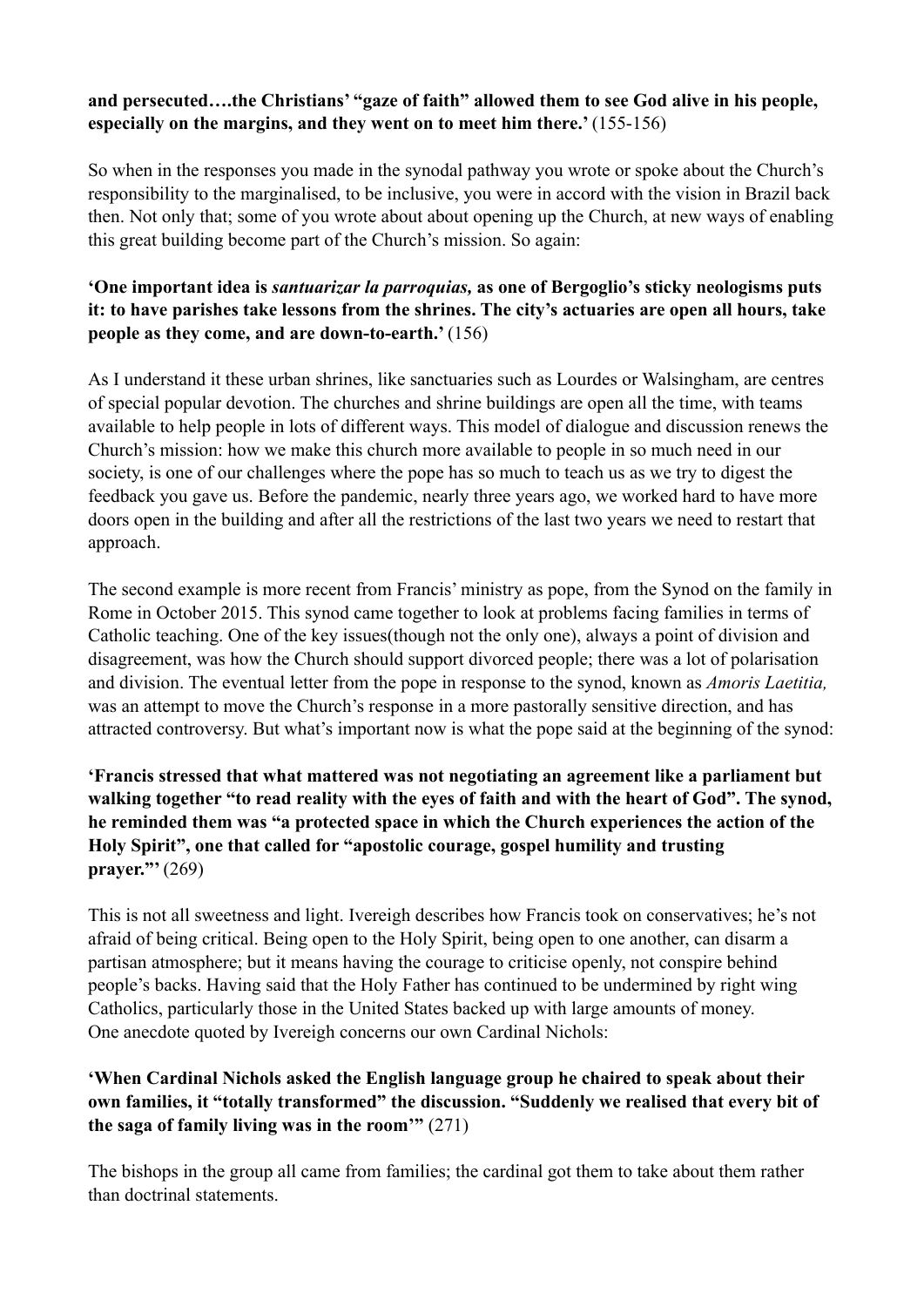Again, the method, the medium, is the message.

Next week we try to root all we have been saying in how, strengthened by the process of dialogue and renewal, the Church will try and enter into the Lord's sufferings, death and resurrection in Holy Week. I hope the little we have looked at this evening helps us see how Pope Francis' vision is a constant source of strength and inspiration: thank God in your prayers that he has been given to us as pope, and pray for him.